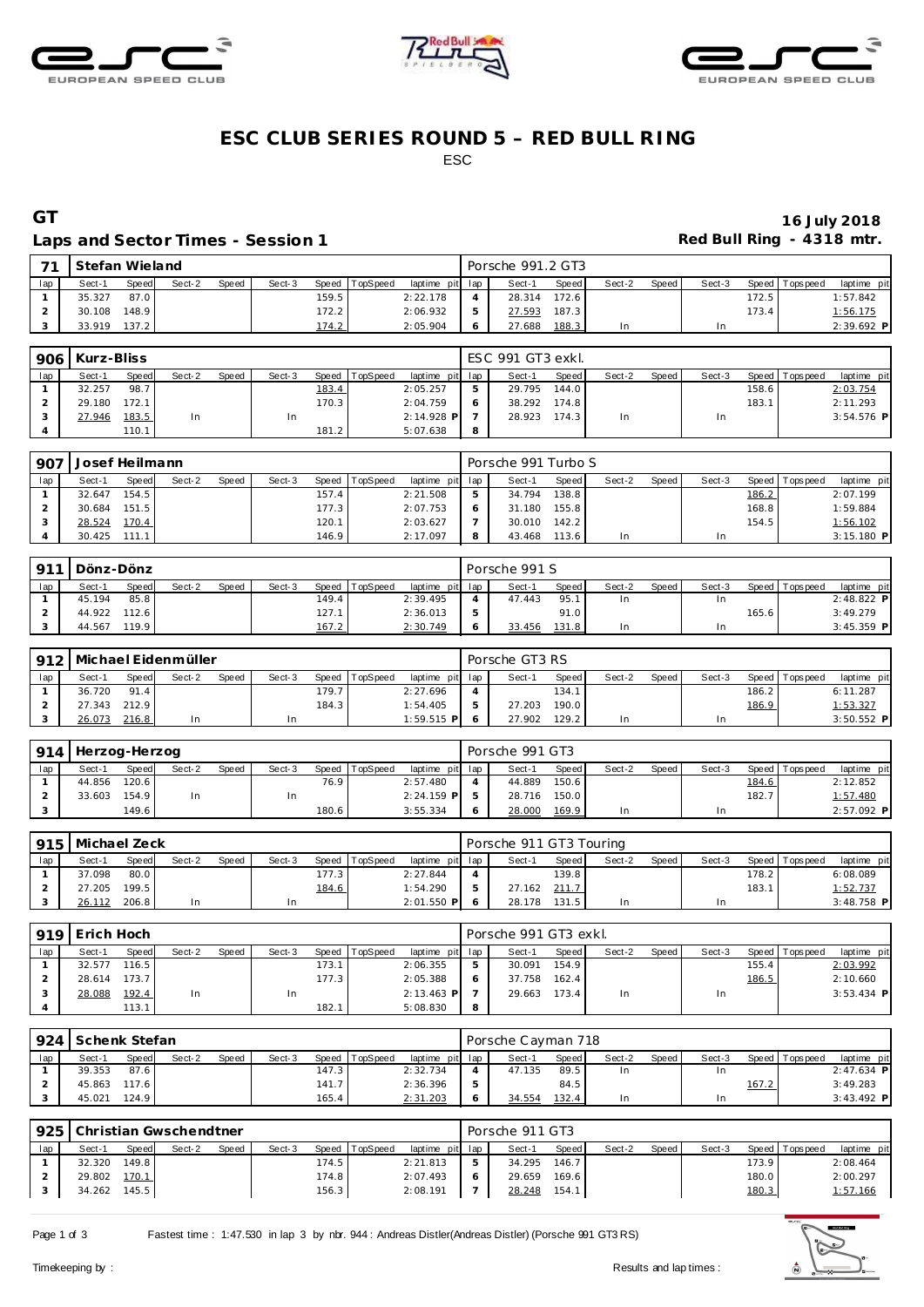





### **ESC CLUB SERIES ROUND 5 – RED BULL RING** ESC

**GT 16 July 2018 Laps Red Bull Ring - 4318 mtr.**<br>
<u>In also 3:16.493 in</u>

31.738 137.2 150.0 2:17.900 **8** 40.152 111.2 In In 3:16.493 **P**

|  |              | Laps and Sector Times - Session 1 |       |              |              |  |  |
|--|--------------|-----------------------------------|-------|--------------|--------------|--|--|
|  | 31.738 137.2 |                                   | 150.0 | $2:17.900$ 8 | 40.152 111.2 |  |  |
|  |              |                                   |       |              |              |  |  |

| 926 | Luis Könia |       |        |              |        |       |                |                 | Porsche GT3 Touring |       |        |       |        |       |                 |              |
|-----|------------|-------|--------|--------------|--------|-------|----------------|-----------------|---------------------|-------|--------|-------|--------|-------|-----------------|--------------|
| lap | Sect-1     | Speed | Sect-2 | <b>Speed</b> | Sect-3 |       | Speed TopSpeed | laptime pit lap | Sect-               | Speed | Sect-2 | Speed | Sect-3 |       | Speed Tops peed | laptime pit  |
|     | 39.679     | 94.3  |        |              |        | 131.1 |                | 2:32.731        | 46.624              | 91.9  | In     |       | In     |       |                 | $2:46.685$ P |
|     | 45.849     | 128.9 |        |              |        | 152.3 |                | 2:36.451        |                     | 90.6  |        |       |        | 173.1 |                 | 3:50.033     |
|     | 44.661     | 140.0 |        |              |        | 167.2 |                | 2:31.774        | 34.566              | 134.9 | In     |       | In.    |       |                 | 3:36.877 P   |

| 939 | Huck-Huck |       |        |       |        |       |                |         |         | Porsche 991.2 GT3 RS |       |        |       |        |                |                |
|-----|-----------|-------|--------|-------|--------|-------|----------------|---------|---------|----------------------|-------|--------|-------|--------|----------------|----------------|
| lap | Sect-1    | Speed | Sect-2 | Speed | Sect-3 |       | Speed TopSpeed | laptime | pit lap | Sect-1               | Speed | Sect-2 | Speed | Sect-3 | Speed Topspeed | pit<br>laptime |
|     | 36.631    | 136.8 |        |       |        | 184.9 |                | 2.17271 | -       | 79.61                | 158.  | ın     |       | In.    |                | 111 D          |

|     | 941 Gerald Fischer |       |        |       |        |                    |                |                 |            | Porsche GT3 4.0 |       |        |         |        |                 |              |  |
|-----|--------------------|-------|--------|-------|--------|--------------------|----------------|-----------------|------------|-----------------|-------|--------|---------|--------|-----------------|--------------|--|
| lap | Sect-1             | Speed | Sect-2 | Speed | Sect-3 |                    | Speed TopSpeed | laptime pit lap |            | Sect-1          | Speed | Sect-2 | Speed I | Sect-3 | Speed Tops peed | laptime pit  |  |
|     | 31.407             | 164.2 |        |       |        | 136.7              |                | 2:19.317        |            | 37.101          | 131.3 |        |         | In     |                 | 4:58.281 P   |  |
|     | 38.201             | 114.2 |        |       |        | 162.4              |                | 2:27.388        | -5         |                 | 129.9 |        |         | In.    |                 | $5:27.448$ P |  |
|     | 31.196             | 154.5 |        |       |        | 161.7 <sub>1</sub> |                | 2:07.273        | $\epsilon$ |                 |       |        |         |        |                 |              |  |

|     | 942   Alfred Lang |       |        |              |        |       |                |                 |    | Porsche 991 GT3 |       |        |       |        |       |                 |             |  |
|-----|-------------------|-------|--------|--------------|--------|-------|----------------|-----------------|----|-----------------|-------|--------|-------|--------|-------|-----------------|-------------|--|
| lap | Sect-1            | Speed | Sect-2 | <b>Speed</b> | Sect-3 |       | Speed TopSpeed | laptime pit lap |    | Sect-1          | Speed | Sect-2 | Speed | Sect-3 |       | Speed Tops peed | laptime pit |  |
|     | 31.154            | 155.6 |        |              |        | 131.2 |                | 2:17.442        | 4  | 34.231          | 140.9 | 1n     |       | In     |       |                 | 4:57.121 P  |  |
|     | 40.188            | 98.8  |        |              |        | 189.5 |                | 2:27.917        | b. |                 | 119.1 |        |       |        | 93.3  |                 | 2:46.967    |  |
|     | 31.878            | 147.9 |        |              |        | 184.0 |                | 2:08.179        | O  | 35.318          | 158.8 |        |       |        | 148.8 |                 | 2:20.810    |  |

| 943 | Johannes Lang |         |        |       |        |       |                |                 |    | Porsche 991 Turbo S |       |        |       |        |       |                 |             |
|-----|---------------|---------|--------|-------|--------|-------|----------------|-----------------|----|---------------------|-------|--------|-------|--------|-------|-----------------|-------------|
| lap | Sect-1        | Speed   | Sect-2 | Speed | Sect-3 |       | Speed TopSpeed | laptime pit lap |    | Sect-1              | Speed | Sect-2 | Speed | Sect-3 |       | Speed Tops peed | laptime pit |
|     | 31.077        | $166.2$ |        |       |        | 136.0 |                | 2:19.136        | -5 |                     |       |        |       |        |       |                 | 1:50.219    |
|     | 38.579 111.2  |         |        |       |        | 165.9 |                | 2:27.090        | -6 |                     | 136.3 |        |       |        | 110.2 |                 | 3:10.147    |
|     | 31.183        | 150.2   |        |       |        | 154.5 |                | 2:07.396        |    | 35.022              | 168.8 |        |       |        | 151.0 |                 | 2:21.368    |
|     | 40.078        | 146.5   | In     |       | In     |       |                | $2:45.552$ P 8  |    |                     |       |        |       |        |       |                 |             |

| 944 | Andreas Distler |       |        |       |        |       |          |                 | Porsche 991 GT3 RS |              |        |       |        |       |                 |              |
|-----|-----------------|-------|--------|-------|--------|-------|----------|-----------------|--------------------|--------------|--------|-------|--------|-------|-----------------|--------------|
| lap | Sect-1          | Speed | Sect-2 | Speed | Sect-3 | Speed | TopSpeed | laptime pit lap | Sect-1             | <b>Speed</b> | Sect-2 | Speed | Sect-3 |       | Speed Tops peed | laptime pit  |
|     | 27.542          | 145.1 |        |       |        | 169.5 |          | 2:17.129        | 25.876             | 200.6        |        |       |        | 189.1 |                 | 1:48.328     |
|     | 27.105          | 186.7 |        |       |        | 188.8 |          | 1:50.615        | 35.355             | 74.6         | In.    |       | In     |       |                 | $5:21.765$ P |
|     | 25.430          | 204.0 |        |       |        | 188.5 |          | 1:47.530        |                    | 196.6        | In     |       | In     |       |                 | 4:15.822 P   |

| 945 | Ralph Strühn |       |        |       |        |                    |                |                 |   | Porsche 991 GT3 |                    |        |       |        |       |                 |              |
|-----|--------------|-------|--------|-------|--------|--------------------|----------------|-----------------|---|-----------------|--------------------|--------|-------|--------|-------|-----------------|--------------|
| lap | Sect-1       | Speed | Sect-2 | Speed | Sect-3 |                    | Speed TopSpeed | laptime pit lap |   | Sect-1          | Speed              | Sect-2 | Speed | Sect-3 |       | Speed Tops peed | laptime pit  |
|     | 30.174       | 169.1 |        |       |        | 153.8              |                | 2:17.289        |   | 28.426          | 200.2              |        |       |        | 175.0 |                 | 1:56.252     |
|     | 30.741       | 148.9 |        |       |        | 178.8              |                | 2:09.153        |   | 29.034          | 136.6 <sub>1</sub> |        |       |        | 174.2 |                 | 2:02.836     |
|     | 30.111       | 168.5 | In     |       | In     |                    |                | $2:20.917$ P    |   | 29.444          | 200.6              |        |       |        | 171.2 |                 | 1:54.318     |
|     |              | 186.0 |        |       |        | 175.6 <sub>1</sub> |                | 3:41.121        | 8 | 32.948          | 121.0              | In     |       | In     |       |                 | $3:53.311$ P |

| 946 | Franz Strühn |       |        |       |        |       |                |                 |   | Porsche 991 GT3 |       |        |       |        |       |                |              |
|-----|--------------|-------|--------|-------|--------|-------|----------------|-----------------|---|-----------------|-------|--------|-------|--------|-------|----------------|--------------|
| lap | Sect-1       | Speed | Sect-2 | Speed | Sect-3 |       | Speed TopSpeed | laptime pit lap |   | Sect-1          | Speed | Sect-2 | Speed | Sect-3 |       | Speed Topspeed | laptime pit  |
|     | 29.881       | 186.7 |        |       |        | 158.6 |                | 2:17.245        |   | 28.691          | 187.7 |        |       |        | 166.9 |                | 1:56.173     |
|     | 30.400       | 164.2 |        |       |        | 178.5 |                | 2:08.839        |   | 29.078          | 125.0 |        |       |        | 180.0 |                | 2:03.337     |
|     | 29.887       | 190.3 | In     |       | In     |       |                | $2:19.159$ P    |   | 29.126          | 188.3 |        |       |        | 177.0 |                | 1:53.931     |
|     |              | 178.9 |        |       |        | 173.9 |                | 3:44.668        | 8 | 33.529          | 115.4 | In     |       | ln.    |       |                | $3:55.661$ P |

| 947 | Oliver Lieb |       |        |       |        |        |          |                 |               | Porsche GT3 RS |       |        |       |        |       |                 |              |
|-----|-------------|-------|--------|-------|--------|--------|----------|-----------------|---------------|----------------|-------|--------|-------|--------|-------|-----------------|--------------|
| lap | Sect-1      | Speed | Sect-2 | Speed | Sect-3 | Speed  | TopSpeed | laptime pit lap |               | Sect-1         | Speed | Sect-2 | Speed | Sect-3 |       | Speed Tops peed | laptime pit  |
|     | 27.655      | 154.1 |        |       |        | 178.51 |          | 2:16.973        |               | 26.458         | 202.5 |        |       |        | 185.2 |                 | 1:48.339     |
|     | 27.205      | 192.7 |        |       |        | 184.0  |          | 1:49.910        | $\mathcal{P}$ | 35.448         | 77.8  | In     |       | ln.    |       |                 | $5:20.650$ P |
|     | 26.217      | 200.6 |        |       |        | 185.9  |          | 1:48.129        |               |                | 201.0 | In     |       | In.    |       |                 | 4:11.788 P   |

|     | 949 Dr. Hans Fünfgelder |       |        |       |        |       |                |                 |                | Porsche 991 Targa GTS |       |        |       |        |       |                |              |  |
|-----|-------------------------|-------|--------|-------|--------|-------|----------------|-----------------|----------------|-----------------------|-------|--------|-------|--------|-------|----------------|--------------|--|
| lap | Sect-1                  | Speed | Sect-2 | Speed | Sect-3 |       | Speed TopSpeed | laptime pit lap |                | Sect-1                | Speed | Sect-2 | Speed | Sect-3 |       | Speed Topspeed | laptime pit  |  |
|     | 31.179                  | 156.3 |        |       |        | 137.4 |                | 2:17.631        | $\overline{A}$ | 39.707                | 129.4 | In.    |       | ln.    |       |                | $5:00.312$ P |  |
|     | 39.078                  | 108.4 |        |       |        | 172.0 |                | 2:27.700        | $\mathcal{P}$  |                       | 114.2 |        |       |        | 109.1 |                | 2:45.962     |  |
|     | 31.443 155.8            |       |        |       |        | 172.8 |                | 2:08.152        | 6              | 35.832                | 133.6 |        |       |        | 171.7 |                | 2:20.620     |  |
|     |                         |       |        |       |        |       |                |                 |                |                       |       |        |       |        |       |                |              |  |